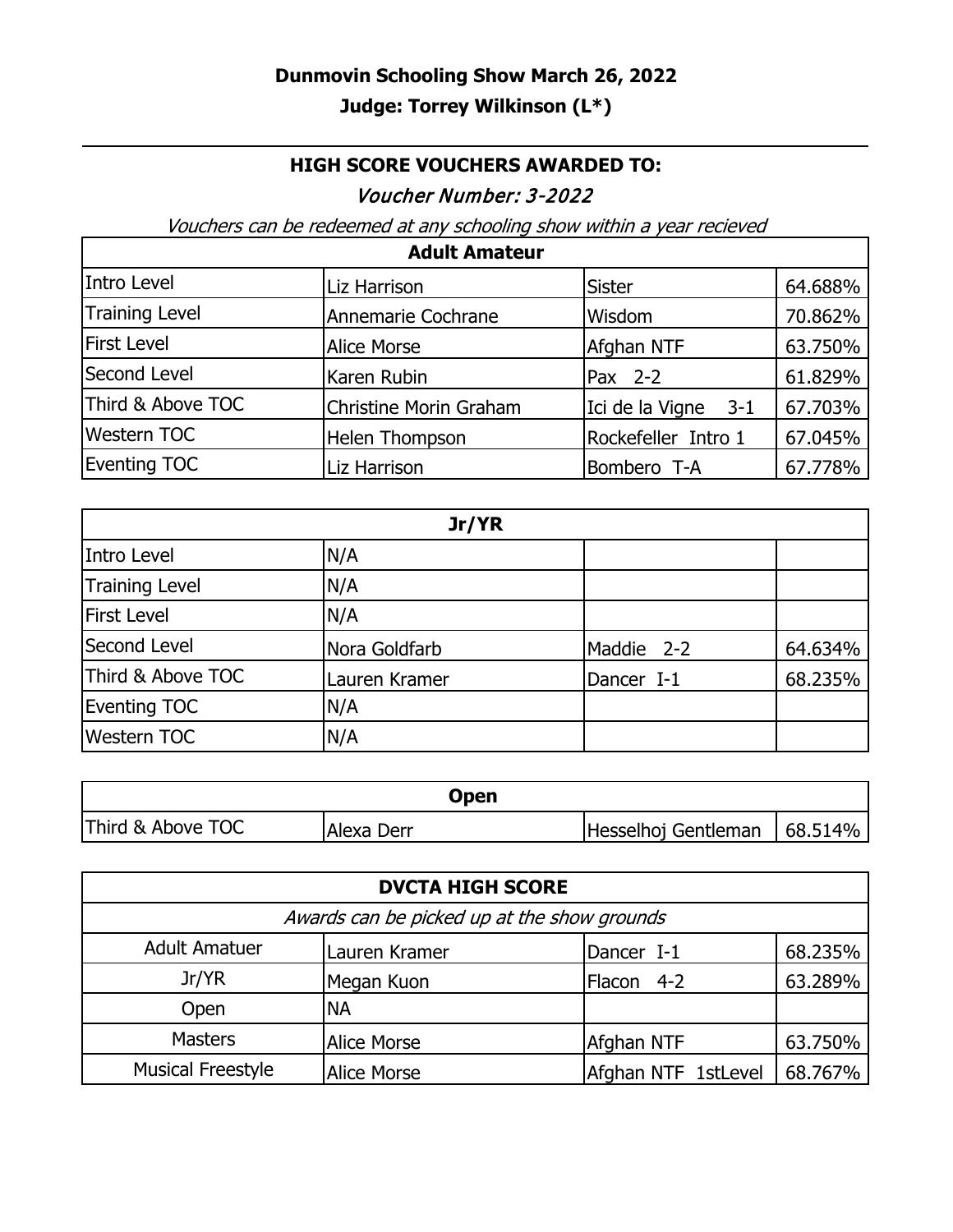## **Show Results**

| <b>Introductory Test A</b>          |                                  |                              |                    |
|-------------------------------------|----------------------------------|------------------------------|--------------------|
| Liz Harrison                        | <b>Sister</b>                    | <b>Adult Amateur</b>         | 64.688%            |
| Louise Mochocki                     | <b>Chance Encounter</b>          | <b>Adult Amateur</b>         | 60.938%            |
| <b>Introductory Test B</b>          |                                  |                              |                    |
| Caroline Kavanagh                   | <b>Sweet Notion</b>              | <b>Adult Amateur</b>         | 58.438%            |
| Caroline Kavanagh                   | <b>Sweet Notion</b>              | <b>Adult Amateur</b>         | 57.500%            |
| Louise Mochocki                     | <b>Chance Encounter</b>          | <b>Adult Amateur</b>         | 56.563%            |
| <b>Introductory Test C</b>          |                                  |                              |                    |
| <b>Christine Hartpence</b>          | Zeplin                           | <b>Adult Amateur</b>         | 59.750%            |
| <b>Training Level Test 1</b>        |                                  |                              |                    |
| Annemarie Cochrane                  | Wisdom                           | <b>Adult Amateur</b>         | 69.423%            |
| Carolyn Ilg                         | Classy Lady                      | <b>Adult Amateur</b>         | 65.192%            |
| Alane Becket                        | En Pointe                        | <b>Adult Amateur</b>         | 62.692%            |
| <b>Christine Hartpence</b>          | Zeplin                           | <b>Adult Amateur</b>         | 58.846%            |
| Mikayla Davish                      | BackStage Drama                  | <b>Adult Amateur</b>         | 58.462%            |
| <b>Training Level Test 2</b>        |                                  |                              |                    |
| Mikayla Davish                      | BackStage Drama                  | <b>Adult Amateur</b>         | 58.276%            |
| <b>Training Level Test 3</b>        |                                  |                              |                    |
|                                     |                                  |                              |                    |
| Annemarie Cochrane                  | Wisdom                           | <b>Adult Amateur</b>         | 70.862%            |
| <b>Alane Becket</b>                 | En Pointe                        | <b>Adult Amateur</b>         | 63.103%            |
| Kyra Caffrey                        | Never Gone South                 | <b>Adult Amateur</b>         | 62.759%            |
| <b>First Level Test 1</b>           |                                  |                              |                    |
|                                     | Never Gone South                 | <b>Adult Amateur</b>         | 59.655%            |
| Kyra Caffrey<br>Jane McBride        | <b>Bentley</b>                   | <b>Adult Amateur</b>         | 59.310%            |
|                                     |                                  |                              |                    |
| <b>First Level Test 2</b>           | <b>Fearless</b>                  |                              |                    |
| Nicole Brady                        |                                  | Open<br><b>Adult Amateur</b> | 63.286%<br>61.286% |
| <b>Tyra Wiegers</b><br>Jane McBride | Fox Ridge Zeva<br><b>Bentley</b> | <b>Adult Amateur</b>         | 60.571%            |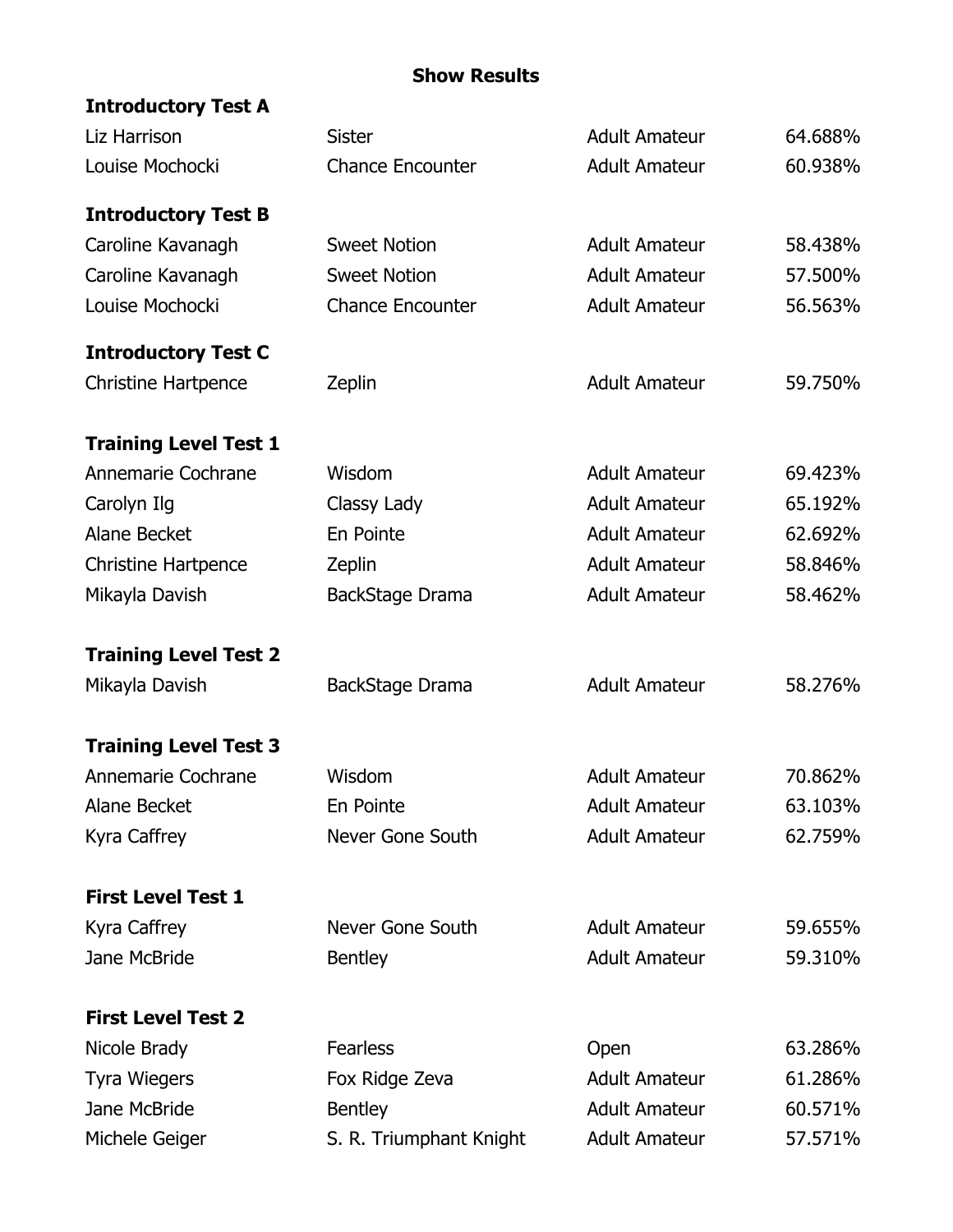## **First Level Test 3**

| Louise Atkins                 | Imperative                       | Open                 | 65.833% |
|-------------------------------|----------------------------------|----------------------|---------|
| <b>Alice Morse</b>            | Afghan NTF                       | <b>Adult Amateur</b> | 63.750% |
| <b>Tyra Wiegers</b>           | Fox Ridge Zeva                   | <b>Adult Amateur</b> | 60.833% |
| Michele Geiger                | S. R. Triumphant Knight          | <b>Adult Amateur</b> | 55.000% |
|                               |                                  |                      |         |
| <b>Second Level TOC</b>       |                                  |                      |         |
| Louise Atkins                 | Imperative 2-1                   | Open                 | 67.838% |
| <b>Brittany Stanley</b>       | Vesterdams Chopin 2-1            | Open                 | 66.757% |
| Nora Goldfarb                 | Maddie<br>$2 - 2$                | <b>JR/YR</b>         | 64.634% |
| Nora Goldfarb                 | Maddie<br>$2 - 1$                | JR/YR                | 62.838% |
| Karen Rubin                   | Pax 2-2                          | <b>Adult Amateur</b> | 61.829% |
| Joan Farwell                  | <b>Chester County</b><br>$2 - 1$ | <b>Adult Amateur</b> | 61.486% |
| Karen Rubin                   | Pax 2-3                          | <b>Adult Amateur</b> | 57.976% |
| Doug Greene                   | Fhantastick<br>$2 - 1$           | Open                 | 60.811% |
|                               |                                  |                      |         |
| <b>Third Level TOC</b>        |                                  |                      |         |
| Alexa Derr                    | Hesselhoj Gentleman<br>$3 - 1$   | Open                 | 68.514% |
| Alexa Derr                    | Hesselhoj Gentleman<br>$3 - 1$   | Open                 | 68.378% |
| <b>Christine Morin Graham</b> | Ici de la Vigne 3-1              | <b>Adult Amateur</b> | 67.703% |
| <b>Sharon Sexton</b>          | Furstafire 3-3                   | <b>Adult Amateur</b> | 65.625% |
| <b>Sharon Sexton</b>          | <b>Furstafire</b><br>$3 - 3$     | <b>Adult Amateur</b> | 65.625% |
| Joanne Greene                 | J. Chimay 3-3                    | Open                 | 64.125% |
| Hanne Boekell                 | $3 - 3$<br>Dommer                | Open                 | 62.375% |
| victoria Kager                | Avogadro's Constant 3-2          | <b>Adult Amateur</b> | 62.105% |
| Megan Kuon                    | Con Brio<br>$3 - 3$              | JR/YR                | 61.750% |
| victoria Kager                | Avogadro's Constant 3-3          | <b>Adult Amateur</b> | 61.625% |
| Joan Chain                    | Scotty 3-2                       | <b>Adult Amateur</b> | 61.053% |

Megan Kuon Con Brio 3-2 JR/YR 59.342% Jennifer Downey **Just Livingston 3-3** Adult Amateur 53.375%

**Fourth Level TOC**

Megan Kuon Flacon 4-2 JR/YR 63.289%